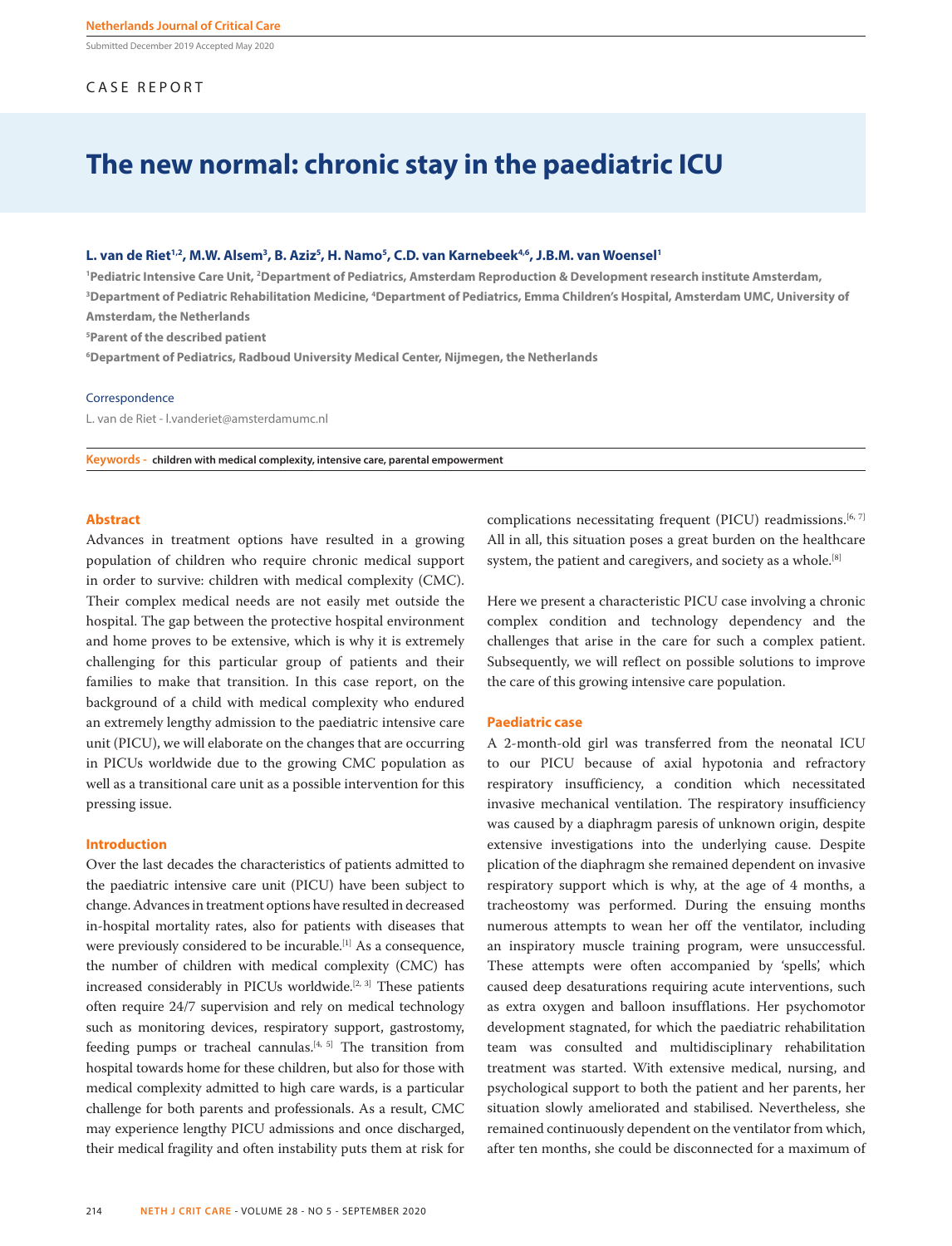30 minutes. It was only at this point that we considered it safe to work on her discharge from the PICU in collaboration with the institute for home ventilation. We started a training program for the parents to ensure the necessary medical knowledge and nursing skills. The parents are originally from Iraq and have lived in the Netherlands for over 10 years now. They have two older, healthy daughters aged 6 and 8 years and live about 30 kilometres from the hospital. Even though the parents were very much committed to the care of their daughter, it turned out to be a great challenge to empower them to take the lead in all aspects of care at home, such as medical, nursing, logistical and psychosocial affairs. The fragmented Dutch healthcare system proved to be extremely difficult for them to navigate and comprehend. The complexity of their social situation, the language barrier and their cultural background likely impeded this process of parental empowerment. The differences between the 'protective' hospital environment and their isolated home where they are their daughter's primary caregiver, proved to be large and difficult to overcome. Eventually, after an admission that lasted more than 18 months, the patient was discharged from the PICU. Initially, to bridge the gap between the PICU and home, she stayed at a paediatric nursing home half of the time. Within one month, in which the parents had time to catch their breath and finalise all affairs at home, they were able to take their daughter home fulltime.

# **Discussion**

Here we present a case that is exemplary of a technologydependent PICU patient with a complex chronic condition who has passed the period of acute critical illness that is followed by a prolonged period of life-sustaining therapy from which she could not be weaned. As technologies improve, children like our patient with chronic medical complexity, such as congenital or acquired multi-system disease and severe neurological or metabolic illnesses, nowadays survive. This group is growing in number, as is their average lifespan.<sup>[9, 10]</sup> Over the last decades there has been an overall change in decision-making regarding appropriateness of offering life-sustaining therapy in an intensive care unit, with an increasing number of patients receiving this care. Many of these patients depend on medical technology and specialised nursing care for years, some even indefinitely. However, these technical medical achievements come with responsibilities and pose ethical challenges to the professionals. Quality of life is always the context in which any treatment or life-sustaining therapy should be considered.<sup>[8]</sup>

Once the acute phase of the critical illness has passed, but the patient still relies on 24/7 intensive care or even remains technology dependent, the focus shifts from cure to specialised nursing care without (daily) involvement of the intensivist. Traditionally though, intensive care units are not designed to care for chronic, relatively stable patients. The increased use of life-sustaining therapies has resulted in many organisational

and logistical difficulties, in addition to the abovementioned ethical challenges.<sup>[8, 11]</sup>

First, the gap between a trusted PICU and home is large, which results in prolonged admissions that disrupt daily family life enormously. Moreover, the PICU environment is hardly an optimal setting for children to develop and reach their full potential. This is not the right care at the right place and the focus should be to transition home as soon as possible, once the patient is stable and chronic supportive treatment has been set up. $[5, 12]$  However, the transition from the university hospital (where a team of professionals led by a physician is in charge and a nurse is available 24/7) towards home (where parents are the most important caregivers and managers of all the professionals involved) is a major challenge and often unsuccessful.<sup>[6]</sup> In order to make a sustainable transition parents need to be empowered. They must comprehend all domains of care that accompany chronic complex care. This process is ambitious and time consuming and requires support in all domains from relevant professionals: a comprehensive coaching role that many professionals are not used to fulfil. Parents have to learn technical skills and complex nursing care. Furthermore, they need to achieve self-confidence, improve self-efficacy, stay motivated and be able to continue to take care of the patient's siblings as well. Parents may experience stress, anxiety as well as incompetence, and often become isolated after discharge home, with frequent readmissions as a result.<sup>[7, 9]</sup>

Second, the occupation of acute intensive care beds by chronic intensive care patients interferes with the ICU capacity.[13] Finally, the increase in the number of chronic intensive care patients who endure lengthy admissions and frequent readmissions puts an enormous burden on hospital resources, a trend that has been observed worldwide in recent decades.[10, 14-16] In a retrospective study, Chan et al. even demonstrated that children with complex chronic diseases accounted for half of the PICU admissions in the US, but for over 75% of all PICU resources.<sup>[17]</sup>

Taking all of this into account, there is an urgent unmet medical need. In the age of personalised healthcare which includes innovative diagnostics and treatment strategies, we must now also tailor care for those who survive previously fatal conditions and are destined to require 24/7 intensive care for their medical complexities. It is time to revolutionise the hospital to home trajectory for fragile CMC and their families.<sup>[18]</sup> This process should take as little time as possible while remaining sustainable. The PICU should not become their second home. They deserve a more holistic approach in which all domains of care and family functioning are covered. Although existing facilities such as paediatric nursing homes provide adequate medical and nursing care, they often lack structured interventions aiming at the transition home and are not in close care collaboration with